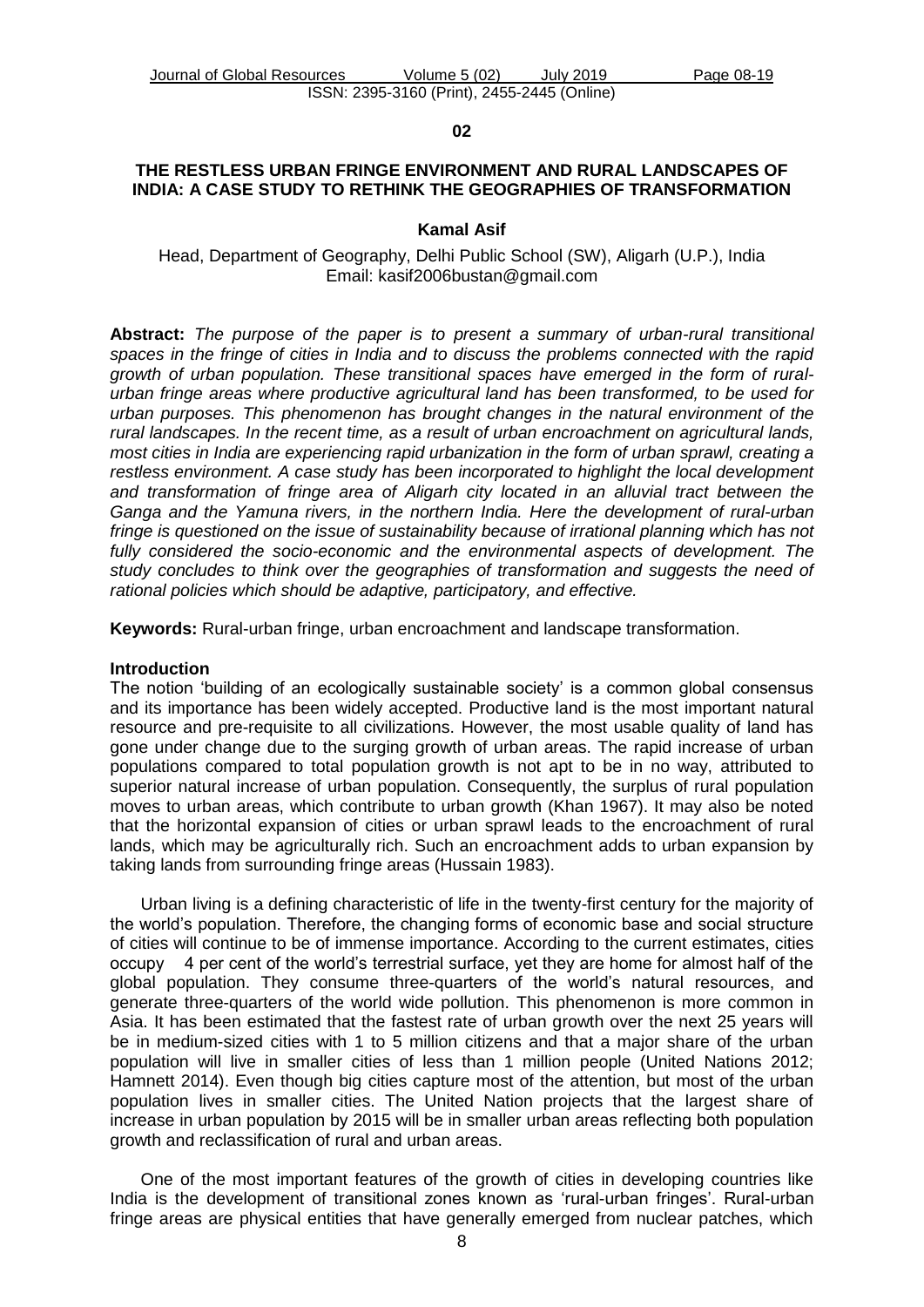are connected with either dense or less dense populated localities, and have emerged through the transformation of agricultural land for urban uses (Asif 2014). The rural-urban fringe is that spatial entity where most dynamic changes are occurring in terms of land use, economic development, and social change or construction activity. Thus, incorporating planning policies for the rural-urban fringe is a challenge to politicians, planners, officials and scientists (Zsilincsar 2003).Movement of population from one place to another is an outstanding feature of Indian history. People generally migrate from rural areas to urban centres. The basic causes of this migration are well known and are commonly explained by disparity between demographic explosion of the population while agricultural production and its derived income, in many cases, has remained stationary or has even diminished. Thus, the increase in number of landless labourers in rural areas and the transformation of artisans into wage earners have promoted the movement of rural population towards urban centres in search of employment and better opportunities (Khan 1967).

The main aim of this paper is to highlight the problems related to unplanned expansion of most cities in India, which has caused conversion of rural lands for urban purposes. The most affected landscapes belong to rural-urban fringe areas, especially to those of middle class cities. The study was carried out to explain the link between urbanization and the expansion of urban areas into the rural-urban fringes, and also to explain various socioeconomic and environmental issues related to it. The paper has been structured into three sections. The first section provides an introduction, a review of geographical perspectives and a conceptualization of the rural-urban fringe. The second section highlights the urban development and expansion of cities in India, and associated problems related to rural-urban fringe areas. The third section comprises a case study of a middle size city in north India known as the Aligarh, taking it as an empirical example. Aligarh city is located in an alluvial tract between the Yamuna and the Ganga rivers in north India. This tract of productive land is locally known as *Doab* (a tract of land lying in between two rivers). *Doab* region is one of the most densely populated parts of the country and accommodates a number of rapidly urbanizing middle class cities mainly belonging to medieval period. This section discusses the process of urban growth and expansion of city into its rural-urban fringe area, and highlights the efforts for development and planning. The paper ends with a conclusion as to how human and physical environments in a rural-urban fringe in India are restless, and require wider debates on their management.

### **Materials and Methods**

The scientific validity of the research comes from the process of generating, documenting and analysing information grounded with theoretical concepts of the scientific literature associated with the theme of the paper '*rural-urban fringe*'. Various measures of the urban form are developed by researchers, which include the methods of diagnosing sprawl in a city. The research's work mainly tries to understand the impact of the urban form on transportation, environmental, and socio-economic variables (Johnson 2007 and Kotharkar 2014). The study is based on secondary source of statistical data obtained from records from various government departments, organizations and other research agencies. Policy reviews and various public documents namely, master plan reports and district census handbooks: village and town directories were garnered in order to give a scenario of city development. The discussion has involved case study approach, which was applied to present the process and parameters of urban growth and encroachment of agricultural lands in the rural-urban fringe areas. For this purpose, a middle class city of Aligarh located in north India was selected, because a rapid pace of urbanization in the country is a phenomenon that is seen in such cities. It is a unique study because the city possesses a multifarious functional character in addition to its physical location. This study highlights the actions, including future planning of the city, that have been taken by the government for the balanced development of its rural-urban fringe. Necessary statistics pertaining to demography and land use were obtained from *Aligarh District Census Handbooks: Village and Town Directory*, 1971, 1981, 1991, 2001 and 2011. A map showing the expansion of city outside its municipal limit was prepared with the help of an overlaying technique while using the municipal map and Google Earth imagery.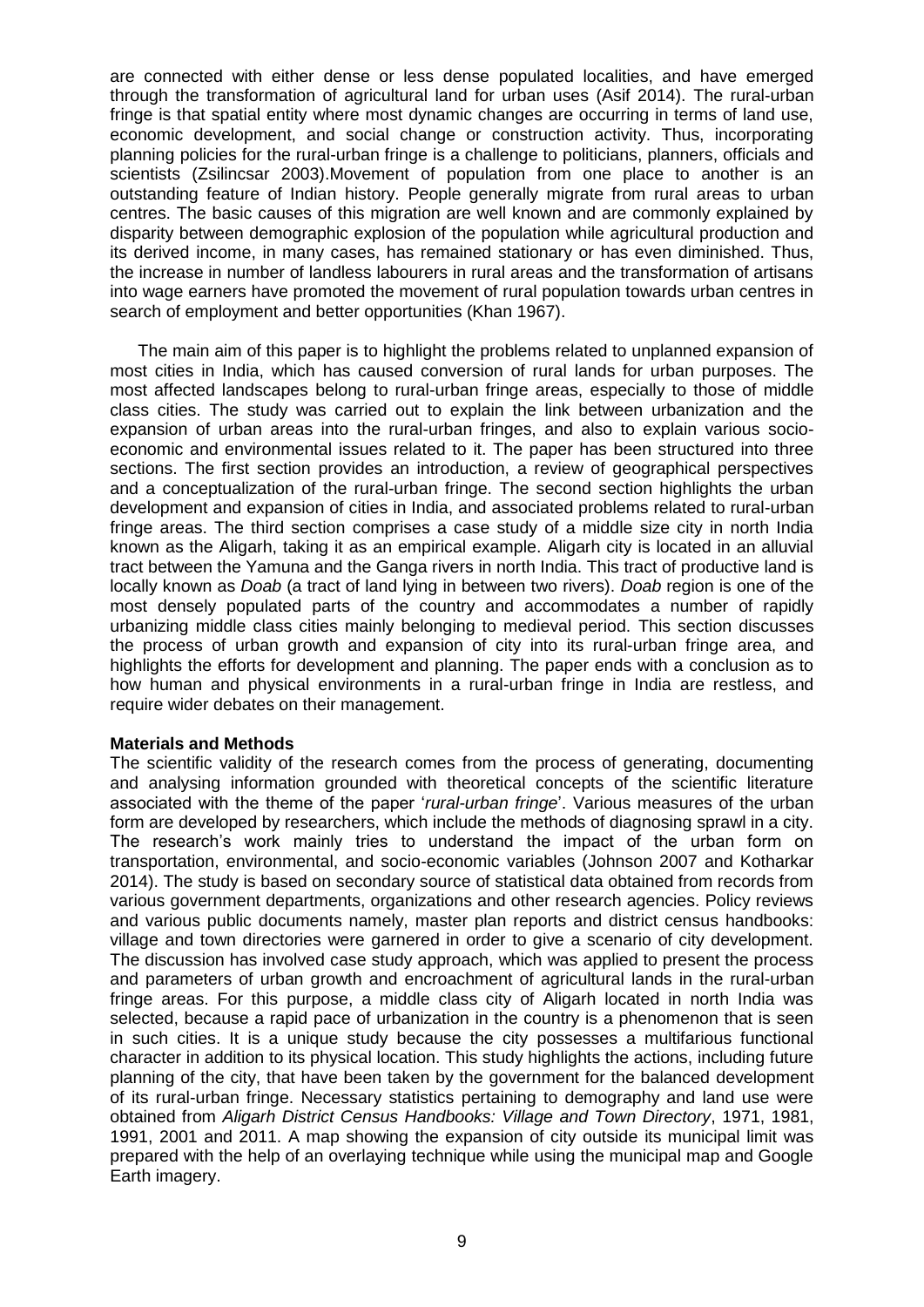### **Geographical perception of rural-urban fringe**

A landscape can be referred to as a 'place' which has been used as an alternative to a location. Places can be categorized in different ways on the basis of people's perception. Places can be categorized as 'urban' or 'rural' (Cresswell 2014). Rural-urban fringe areas are defined by Herington (1984) as "an area which is partly assimilated in the growing urban complex, which is still partly rural and where many of the residents live in the countryside, but are not socially and economically forming part of it". Hence, rural-urban fringe area is an important spatial entity in the field of rural and urban studies and is considered as the place where urban and rural characteristics meet (Adell 1999). In the environmental context, urbanization in particular, alters both biotic and abiotic ecosystem properties within surrounding, and even at great distances from urban areas (Grimm et al. 2008). Thus, the nature, pattern, pace, ecology and societal consequences of land use change will vary in all spatial scales as a result of spatial variation in human preferences, economic and political pressures, and environmental sensitivities (Carpenter et al. 2007).

### **Rural-Urban Fringe**

What and where is the rural-urban fringe? A precise definition is not necessarily available and drawing an accurate map is not always possible. "Hinterland between town and country" or alternatively as the transition zone where urban and rural uses are mixed and often clash (Anbumozhi 2007). On a similar line, according to Bourne and Simmons (1978), the ruralurban fringe means, those areas just beyond the built-up part of a city subjected to intense development pressures. The distinction between rural and urban is probably inescapable for descriptive purposes. However, it often implies a dichotomy, which encompasses both spatial and sectoral dimensions (Tacoli, 1998). The rural-urban fringe is not a line on map; it is a zone of radial diminishing urban-style activities. It is the existence of a fringe that prevents one from being able to distinguish the urban from the rural, since the fringe has features of both. Here agricultural and non-agricultural activities are spatially integrated, because of a distinction in between rural and urban has become problematic (Anbumozhi 2007).

The definition of rural-urban shifts changes according to location. In [Europe,](http://en.wikipedia.org/wiki/Europe) where urban areas are intensively managed to prevent [urban sprawl](http://en.wikipedia.org/wiki/Urban_sprawl) and protect agricultural land, the urban fringe is characterized by certain land uses, which have either purposely moved away from the urban area, or require much larger tracts of land. In Asian countries, rural-urban fringe is defined as the surface located in between the urban outskirts (the limit) of the builtup area and the region with rural features. The preference of the term 'rural-urban fringe' instead of peri-urban is derived from the idea that city forces alter the features of the fringe and not vice-versa through the penetration of rural features into the city or its fringe perimeter. In the case of China (referred by Avram, 2009), the rural-urban-fringe is defined as the surface located-outside the urban outskirts or the limit of the built-up surface to the region with rural features (XuFeng, 2004).

In the Indian scenario, the rural-urban fringe is an area of mixed urban and rural population and land uses, which begins at the point where agricultural land uses appear near the city and extend to the point where villages have distinct urban land uses, or where residents of village communities commute to city daily for work or other purposes (Husain 2007) Thus, the rural-urban fringe is neither truly urban nor truly rural. It is characterised by certain land uses, such as garden centres, agricultural fields, dairy activities, poultry, farm houses, agro-based industries, boarding schools, colleges, new residential colonies etc.

### **Discussion**

# **Urbanization and expansion of cities in India**

In India, out of a total population of 1,210 million, 31.2 per cent lives in urban centres and 68.8 per cent live in rural areas (*Census of India 2011*). Since independence, an absolute increase in population has been reported as more population lives in urban areas rather than the rural. More so, urbanization levels have increased from 27.81 per cent (*Census of India 2001*) to 31.16 per cent (*Census of India 2011*). During the decade of 2001–2011, the share of rural population has declined from 72.2 per cent to 68.8 per cent. Urban population has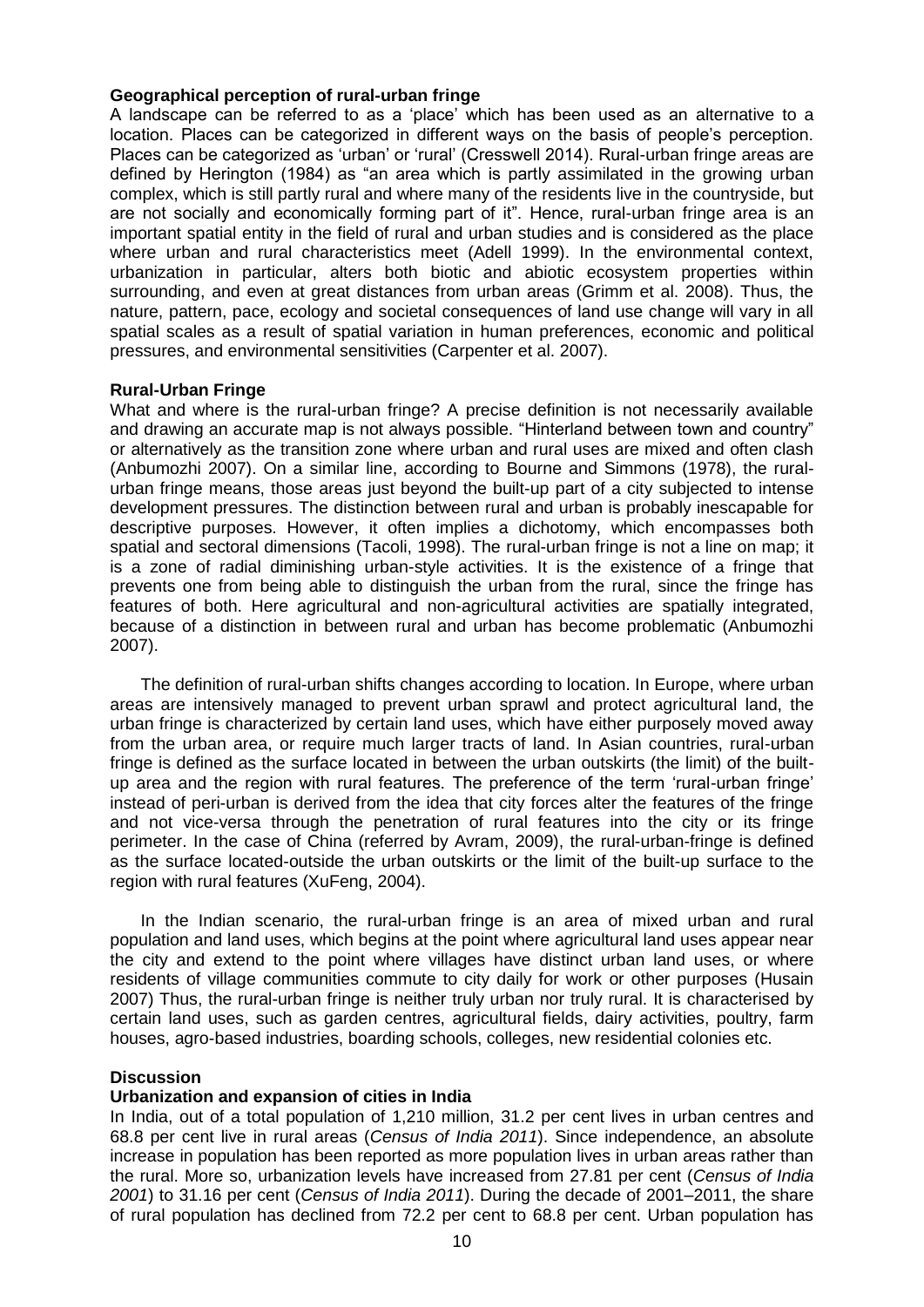increased by 31.81 per cent and rural population by 12.11 per cent (Table 1). It is expected that, the share of urban population will increase to the extent of 40 per cent of the total population by year 2021. An increase in urban population during the period of 1971-2001 is clearly visible from Table 2.

|       | 2001             | 2011             | <b>Population Growth</b><br>(in Actual) | <b>Population Growth</b><br>(in per cent) |
|-------|------------------|------------------|-----------------------------------------|-------------------------------------------|
| India | $1,029(100.0\%)$ | $1,210(100.0\%)$ | 181                                     | 17.58                                     |
| Rural | 743 (72.2 %)     | 833 (68.8 %)     | 90                                      | 12.11                                     |
| Urban | 286 (27.8 %)     | 377 (31.2 %)     | 91                                      | 31.81                                     |

**Table 1: Share of rural-urban population in India, 2001and 2011 (in millions)**

Source: Census of India 2001 and 2011

| Table 2: Increase in urban population in India during three decadal periods (1971-1981, |  |
|-----------------------------------------------------------------------------------------|--|
| 1981-1991 and 1991-2001)                                                                |  |

|                           | Increase in Urban Population in India |                            |                            |  |
|---------------------------|---------------------------------------|----------------------------|----------------------------|--|
| <b>Source of Increase</b> | 1971-1981<br>(in per cent)            | 1981-1991<br>(in per cent) | 1991-2001<br>(in per cent) |  |
| Natural increase          | 51.7                                  | 62.7                       | 59.2                       |  |
| Net rural-urban migration | 19.8                                  | 22.6                       | 21.1                       |  |
| Expansion of boundaries   | 11.9                                  | 2.1                        | 9.9                        |  |
| Net reclassification      | 16.6                                  | 12.5                       | 9.6                        |  |
| Total                     | 100.0                                 | 100.0                      | 100.0                      |  |

Source: Census of India, 1971, 1981, 1991 and 2001

There is a sharp contrast in the absolute change in total as well as in urban population in India. At the time of independence in 1947, about 60 million people (15 per cent) lived in urban areas, during the next 50 years the total population grew by two and half fold, while the urban population by nearly five times. Rapid urbanization has brought about disorganized and unplanned expansion of towns and cities; thereby the pressure of this growing population has become a burden on limited civic amenities, which are virtually collapsing. The asymmetrical growth of urban centres has consumed agricultural lands in fringe areas, resulting in low agricultural productivity and changes in the rural surroundings (Asif and Rahman 2013).Indian cities hold tremendous potentials as engines of economic and social development, creating jobs and generating wealth. They need to be sustained and augmented through high urban productivity for the country's economic growth. National economic growth and poverty reduction efforts can be determined by the productivity of these towns and cities. For Indian cities to become growth oriented and more productive, it is essential to achieve a world class urban system.

In India, with an unprecedented population growth and migration, an increased urban population and urbanization is inadvertent. More and more towns and cities are blooming with a change in land use along the highways and in the immediate vicinity of the city (i.e. rural-urban fringe area). Urban sprawl is responsible for encroachment of land, and often reflects poorly planned development that destroys green space, increases road traffic, contributes to environmental pollution, leads to congestion due to overcrowding, social conflicts and does not contribute significantly to revenue (government's income), which is a major concern.

The Census of India 2011 defines an urban area as:

- a) All places with a municipality, corporation, cantonment board or notified town area committee, etc.
- b) All other places which satisfied the following criteria:
	- i) A minimum population of 5,000 people,
	- ii) At least 75 per cent of male main working population engaged in non-agricultural pursuits, and
	- iii) A density of population at least 400 people per sq. km.

The first category of an urban unit is known as 'Statutory Towns' (ST), which are notified under law by the concerned State/UT Government and have local bodies like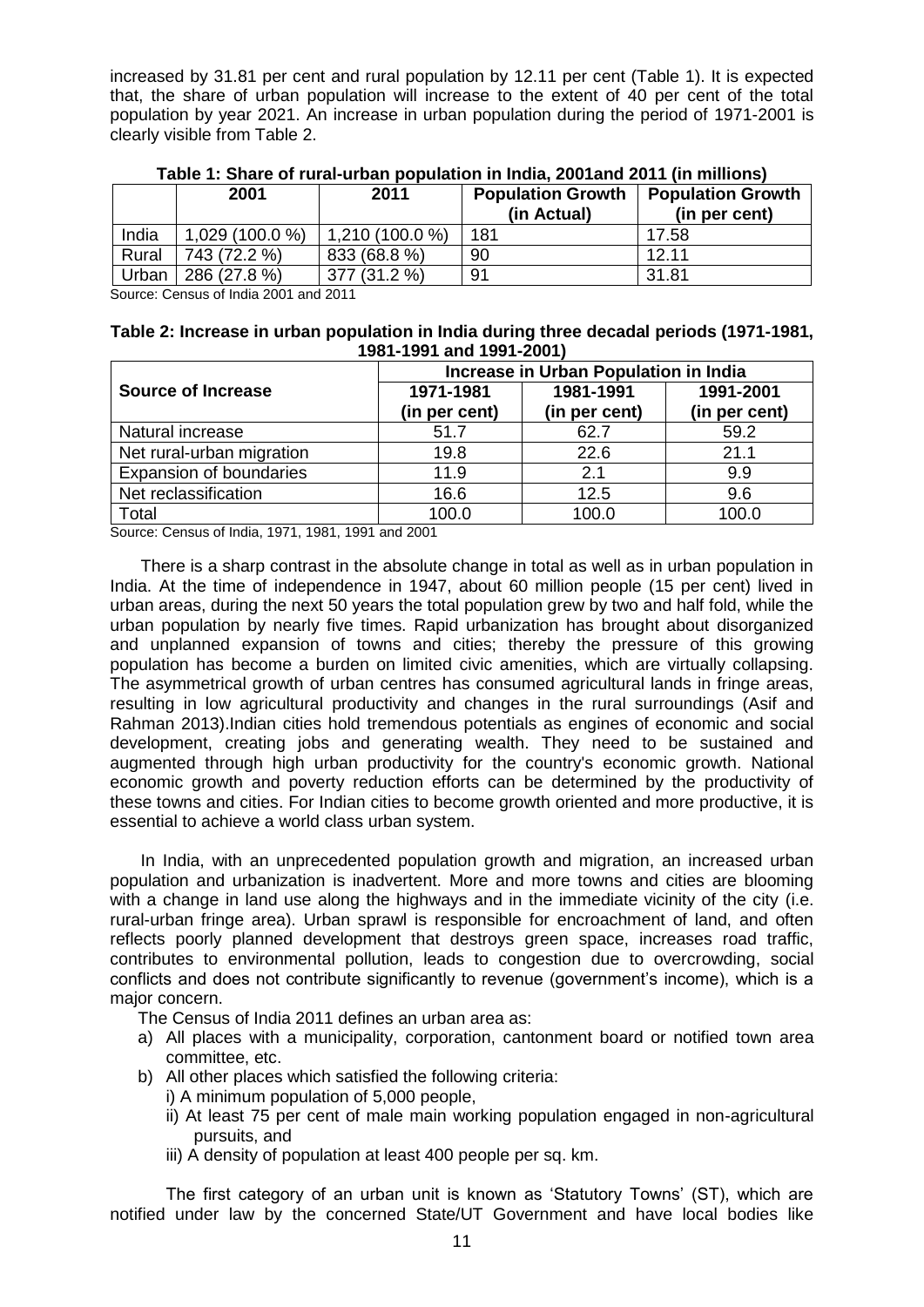municipal corporations, municipalities, municipal committees, etc. The second category of towns (as in item 2 above) is known as 'Census Town' (CT). The third type is of 'Urban Agglomerations' (UA)which are defined as continuous urban spreads constituting a town and its adjoining out growths or two or more physically contiguous towns together with or without out-growth of such towns. The fourth category of urban unit is known as 'Out Growth' (OG) which is a village or a hamlet or an enumeration block made up of clearly identifiable boundaries. For instance, railway colonies, university campus, port area, military camps, etc., which have risen near a statutory town outside its statutory limits (or rural-urban fringe) but within the revenue limits of a village or villages contiguous to the town.

During the 2001 Census, there were a total of 475 statutory towns in India, which increased to 4,041 by 2011 Census. Remarkable growth can be seen in number of Census Towns i.e. 1,362 in 2001 to 3894 in 2011. In 2011 Census, 475 places with 981 out-growths have been identified as Urban Agglomerations, as against 384 UAs with 962 OGs during 2001 Census (Table 3). The total urban population as per the Census of 2011, in the country was over 377 million, constituting 31.16 per cent of the total population. About 265 million people (70 per cent) of the total urban population live in UAs/Towns. This proportion has increased considerable over the last census decade of 2011.

**Table 3: Growth of towns/urban agglomerations and out growths in India for the year 2001 and 2011**

| <b>Type of Towns/Urban</b>  |             | <b>Number of Towns/Urban Agglomeration</b> |  |  |
|-----------------------------|-------------|--------------------------------------------|--|--|
| Agglomeration               | 2001 Census | 2011 Census                                |  |  |
| <b>Statutory Towns</b>      | 3,799       | 4,041                                      |  |  |
| <b>Census Towns</b>         | 1,362       | 3,894                                      |  |  |
| <b>Urban Agglomerations</b> | 384         | 475                                        |  |  |
| Out Growths (OG)            | 962         | 981                                        |  |  |

Source: Census of India 2011

Urban expansion in India is associated with a high concentration of population in towns and cities mainly in plain areas, where agriculture had been more developed in earlier times, and possesses future prospects for urban growth. At the same time, plain areas are more favourable to the establishment and expansion of towns and cities. The emergence of 'Development Zones' and 'Real Estate' hotspot deals with a use of large amount of land and capital has led to serious problems such as reduction in the acreage of arable land.

A major after effect is seen in the form of incursion onto fertile agricultural lands causing shortages of productive farm lands in fringe areas, which forces farmers to cultivate increasingly the distant lands. Most of the high quality land, throughout the country, has been misused for non-agricultural purposes. The per capita availability of arable land in India has decreased from 0.5 ha (in 1950–1951) to 0.15 ha (in 1999–2000) owing to population escalation and it is expected to come down to 0.09 ha by 2031 (Balaguravaiah, 2003; Singh, 2006). The total cultivable land has declined from 185.09 million ha. (in 1980–1981) to 182.57 million ha. (in 2005–2006). Land for non-agricultural uses mainly for housing, industry and other uses (human settlement) has increased from 9.36 million ha. (in 1951) to 22.97 million ha. (in 2001), an increase of 2.5 times. Thus, it is a paradoxical situation that on one hand a higher production is required from the scarce soil resources to meet the demands of ever-expanding population, and on the other hand vast areas are either going out of cultivation or showing a reduction in productivity due to soil degradation at an alarming rate (Chadchan and Shankar 2012).

### **Rural-Urban Fringe and Environmental Issues**

Environmental pollution in India can broadly be attributed to the rapid industrialization, energy production and consumption, urbanization, commercialization and an increased number of motorized vehicles (Maitra 1993). Urban sprawl, a consequential phenomenon of urbanization (also known as suburban sprawl), show quite high diversification of land uses (for stores, industrial and residential), and various features that encourage dependency on motor vehicles. Vehicles are the major contributors to air pollution in towns and cities, and in suburban areas. The rate of generation of solid wastes in urban centres has outpaced the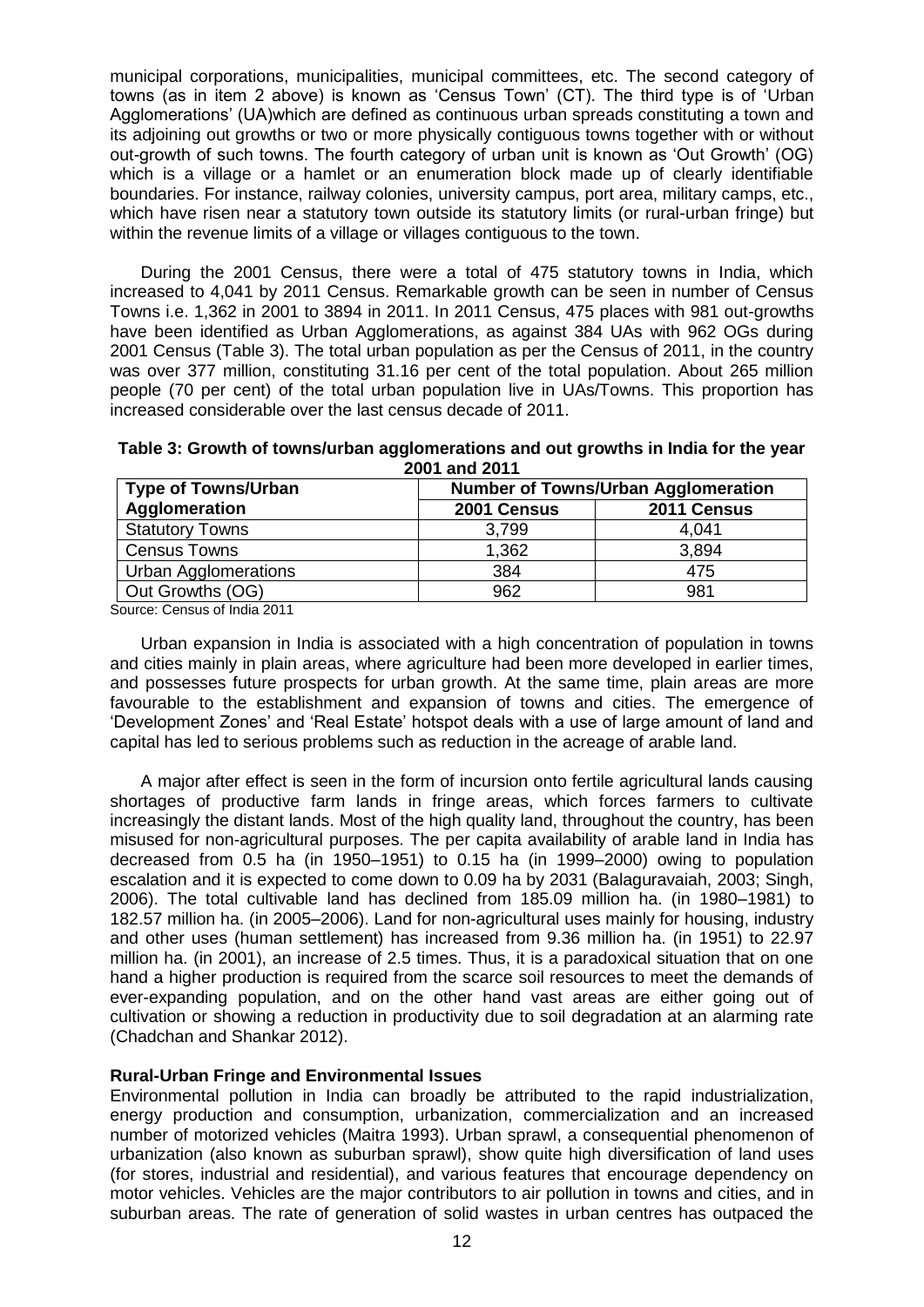urban waste generation rate normally disposed off in low lying vacant areas of the city's outskirts i.e. rural-urban fringe areas (Mohan 2001). Urban development in most cities of India has been responsible for creation of a number of environmental problems in both builtup as well as in rural-urban fringe areas (Fig.1). Concentration of ambient air pollutants in most cities is high enough to cause increased health risks and mortality. The generation of solid waste in urban centres has outpaced the population growth in recent years with wastes normally disposed in outskirts of the cities. Thus, population growth and rapid urbanization process in cities leads to a debate over environmental issues such as solid waste generation, waste water generation, vehicular emission, and destruction of wetlands and deforestation.





Source: Composed by the author.

A burning issue in rural-urban fringe areas is land degradation due to the erosion of the productive top soil aggravated by intensive strip mining, deforestation, improper land management as well as injudicious tillage practices in agricultural fields. Besides this, a loss in a sizeable amount of top layer of land has been attributed to brick making industry. Another cause of land degradation is the open dumping of urban and industrial waste in fringe areas of cities. This has adverse impact on health and living conditions of the people living in rural-urban fringe areas (Fig. 2). Loss of wetlands and depletion of biodiversity due to spatial expansion of urban boundaries is also a consequence of rapid urbanization. Decreasing wetlands, ecological function deteriorating and reduction in biodiversity have produced a series of adverse environmental effects such as frequent flood disasters and serious losses to water and soil. Every anthropogenic activity concerning land resource leaves an imprint in the atmosphere. The rapid pace of land use changes enforced by industrial development and urbanization causes an increase in the emission greenhouse gases to the atmosphere resulting in climate change (Asif and Rahman 2012).

**Figure 02: A rural farm site (left) used for illegal earth mining and a slum locality (right) facing the problem of water logging in rural-urban fringe area.**

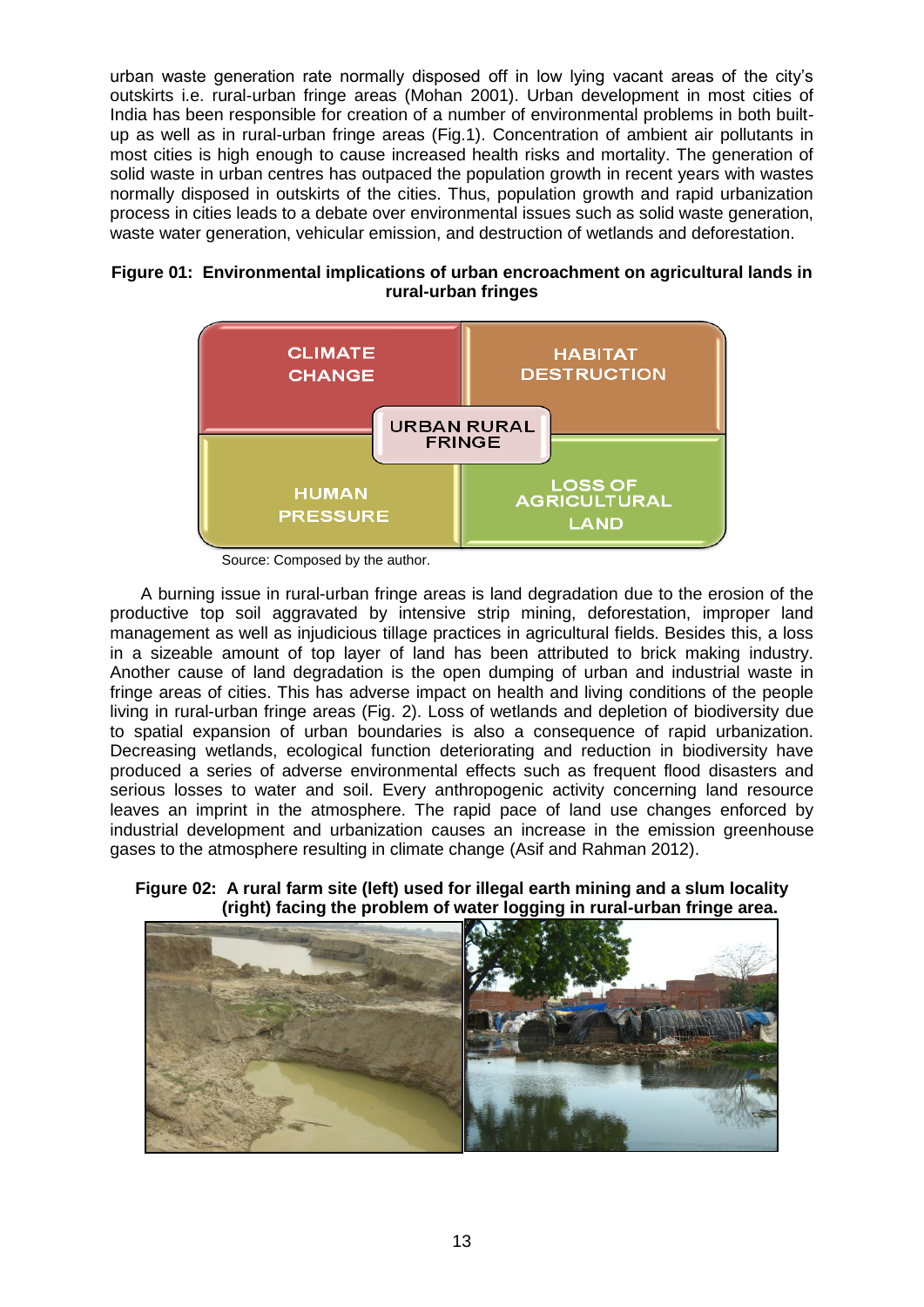## **Local development and planning of urban fringe area: The case of Aligarh city**

Urban sustainability is threatened by heightened global uncertainty and change. Generally, these changes consist of the following global factors: economic change, scarcity of resources, rapid technological advancement, socio-economic and aftermath of environmental changes. Cities are key leverage points in the quest for global sustainability due to high levels in production, consumption and waste generation.

In the above sense, urban fringes are characterized with urban development, where encroachment on agricultural land and their abandonment are predominant phenomena. Urban encroachment can be examined on the basis of following parameters: city morphology, rural-urban migration, development of residential houses, transportation facilities, industrial development, commercial and market development, government offices, community services, such as education, health, sanitation and other services. Of these parameters, migration is considered to be the most significant parameter of urbanization. Causes which are acting as pull factors have shown a rapid increase in rate of migration of population of cities and their periphery are: development of industries, educational facilities, markets, health and infrastructure. Therefore, urban expansion in Indian cities is considered to be a major cause of permanent loss and abandonment of agricultural lands (Asif 2014).

## **Figure 03: Pictures showing the processes of chalking out prime agricultural land (left) and a land (right) which is already taken for urban purposes and left uncultivated.**



**Figure 04: A recently constructed apartment building (left) and an institutional building (right) under construction after conversion of prime agricultural lands in the fringe of Aligarh city.**



Since the process of urban encroachment is associated with the process of urbanization (Figs. 3 and 4), substantial changes in population and urban land use have occurred in each decennial period of urban history of Aligarh (Tables 4 and 5). The process of outward expansion and consequent encroachment on rural land has remained imperceptible over the period of about 50 years (1951 to 2001). In the first decade of the post-independence period of the country, there was a significant engulfment of land (20.80 sq. km. in 1961), showing a 188 per cent growth in the municipal area (Table 5). This land was primarily acquired for educational, commercial, health and other public uses. Specifically, the outskirts of the city were the preferred locations for these establishments,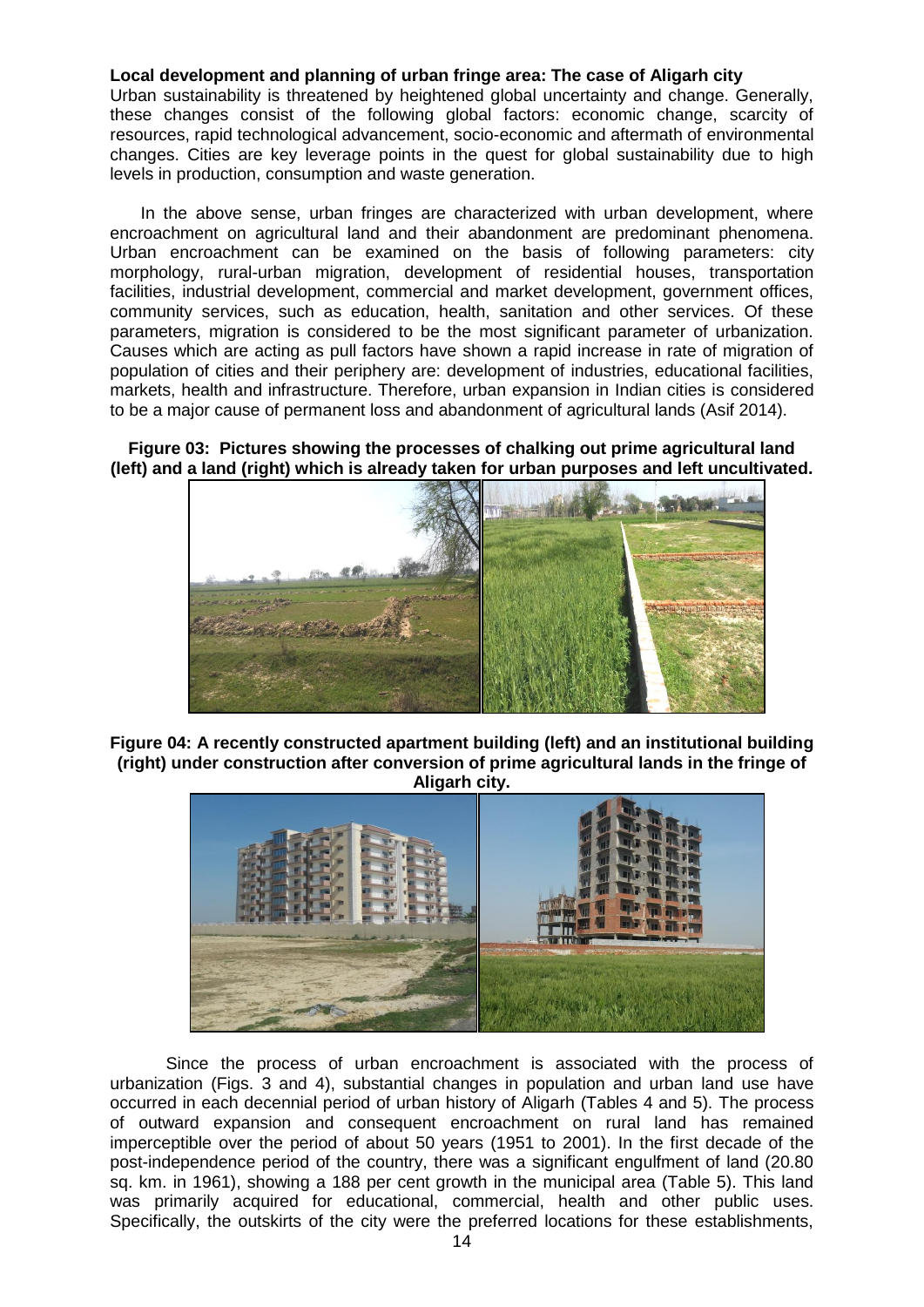which were purely of agricultural bases. The educational institutions served not merely as growth points that opened up new areas, thus forcing farmers to relocate further into the hinterland, but also facilitated a rapid expansion towards their locations and even beyond (Fig. 5). During 1971, the municipal area of the city increased by engulfing 2.59 sq. km. of land in the fringe area. During the span of 20 years, the municipal area was further increased by 5.98 sq. km. in 1991, and in the subsequent decade, the municipal area again increased to the extent of 4.43 sq. km. (2001 Census). Thereafter, between 2006 and 2011 the growth in urban land use continued to be 5.68 and 6.18 sq. km., respectively.

| <b>Census Year</b> | <b>Total Population</b> | <b>Decennial Growth</b> | <b>Decadal Growth</b> |
|--------------------|-------------------------|-------------------------|-----------------------|
|                    |                         | (in Actual)             | (in percent)          |
| 1901               | 72,084                  |                         |                       |
| 1911               | 66,344                  | $-5,740$                | $-7.96$               |
| 1921               | 66,963                  | 619<br>$\ddot{}$        | $+0.93$               |
| 1931               | 83,878                  | $+16,915$               | $+25.26$              |
| 1941               | 1,12,655                | $+98,777$               | $+34.31$              |
| 1951               | 1,41,618                | $+28,963$               | $+25.71$              |
| 1961               | 1,85,020                | $+43,402$               | $+30.65$              |
| 1971               | 2,52,314                | $+67,294$               | $+36.37$              |
| 1981               | 3,20,861                | $+68,547$               | $+27.17$              |
| 1991               | 4,80,520                | +1,59,659               | $+49.75$              |
| 2001               | 6,69,087                | +1,88,567               | $+39.24$              |
| 2006               | 7,89,529                | $+1,20,442$             | $+18.00$              |
| 2011               | 8,72,575                | $+2,03,488$             | $+30.41$              |
| 2021*              | 12,49,352               | +3,76,777               | $+43.18$              |
| 1901-2011          | 8,72,575                | +8,00,491               | +1110.50              |

**Table 04: Actual and decennial growth rate of population in Aligarh city during the period 1901-2011 and the prospect for 2021**

Source: (a) Aligarh District Census Handbooks: Village and Town Directory, 1971, 1981, 1991, 2001 and 2011. (b) \*Extrapolations by Aligarh Development Authority (ADA)

| Table 05: Actual area and its growth under urban land use in Aligarh city for the |  |
|-----------------------------------------------------------------------------------|--|
| periods 1901-1951, 1961-2011 and the prospects for 2021                           |  |

| Year      | Area<br>(in sq. km.) | <b>Actual Growth</b><br>(in sq. km.) | Growth<br>(in per cent) |
|-----------|----------------------|--------------------------------------|-------------------------|
| 1901-1951 | 11.06                |                                      |                         |
| 1961      | 31.86                | 20.80                                | 188.06                  |
| 1971      | 34.45                | 2.59                                 | 8.12                    |
| 1981      | 34.45                | 0.00                                 | 0.00                    |
| 1991      | 40.43                | 5.98                                 | 17.35                   |
| 2001      | 44.86                | 4.43                                 | 10.95                   |
| 2006      | 50.54                | 5.68                                 | 12.66                   |
| 2011      | 56.72                | 6.18                                 | 12.22                   |
| 2021      | 113.79               | 57.07                                | 100.61                  |

 Source: (a) Aligarh District Census Handbooks: Village and Town Directory, 1971, 1981, 1991, 2001 and 2011. (b) \*Extrapolations by Aligarh Development Authority (ADA)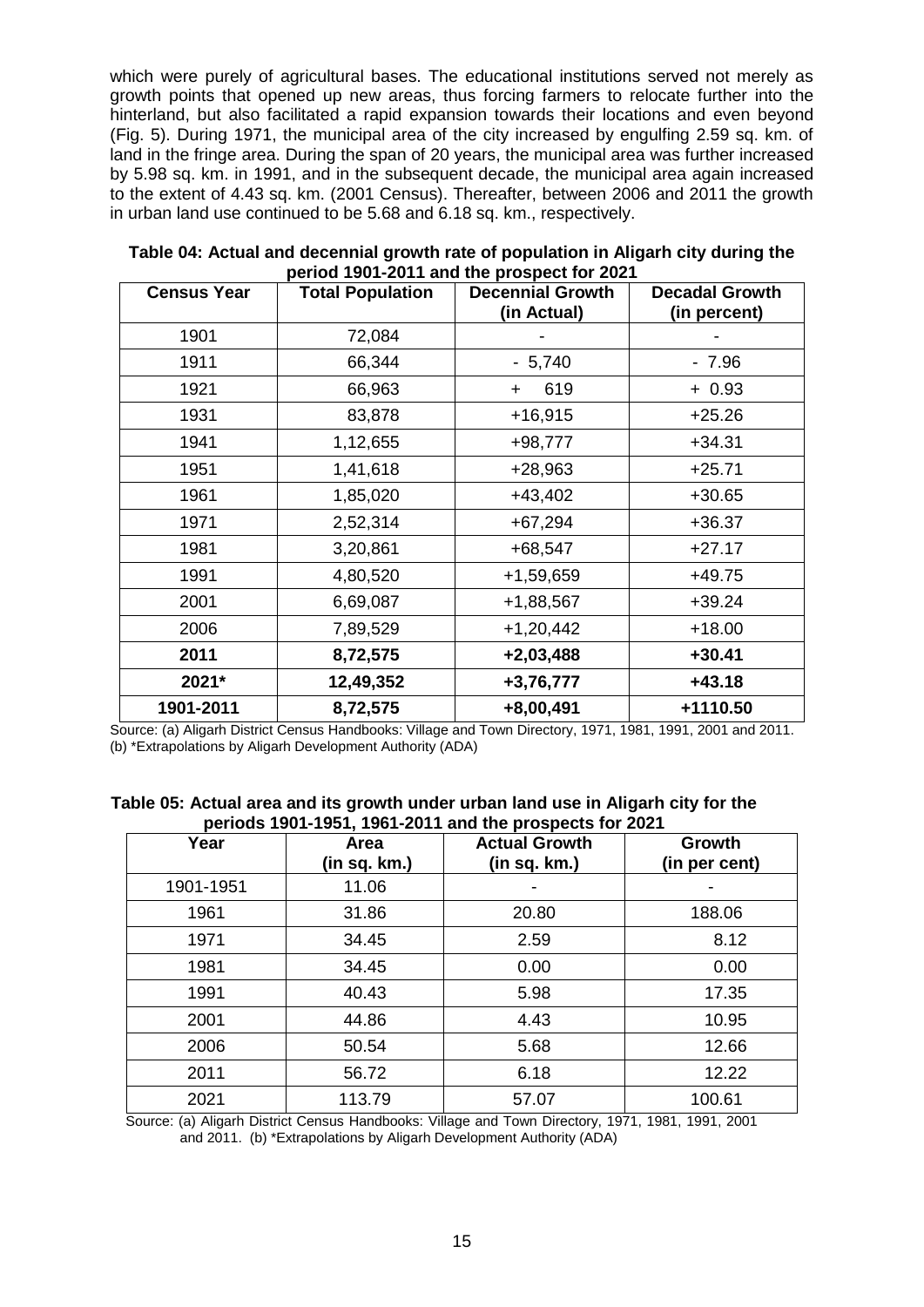

**Figure 05: Urban fringe development area of Aligarh city and transformation of agricultural lands.**

Source: Composed by the authors.

During 2001, the Aligarh Development Authority (ADA) has recorded the total urban area of Aligarh city as 4482.45 ha. out of which high density residential/built-up areas covered 1142.32 ha. Another category with the name of 'low density residential area' was added to land use which occupied an area of 1340.61 ha. This low density area comprising newly built-up areas, is a continuation of the old high density built-up area of the city. In view of increasing population beyond the built-up area, and economic growth of the city, ADA has extrapolated the land use of built-up area for 2021. The extrapolated area is estimated to be 11,370 ha. by 2021, showing a growth of 100.61 per cent (Table 6) that would be managed by the ADA. In this way all categories of land use would gain land area accordingly by comprising area from the fringe. Hence, the land use area under ADA would become double from the area that existed in 2001. Thus, the Aligarh Urban agglomeration will chop-out a large portion of rural agricultural area, approximately equal to that of the present built-up area.

The streaming growth and hasty expansion of Aligarh city acts as a powerful magnet for economic opportunities and has a potential to unlock the multiplication of economic activities in the city. Progress in manufacturing and service activities, ranging from agriculture to construction and hospitality to communication provide a good platform for producers and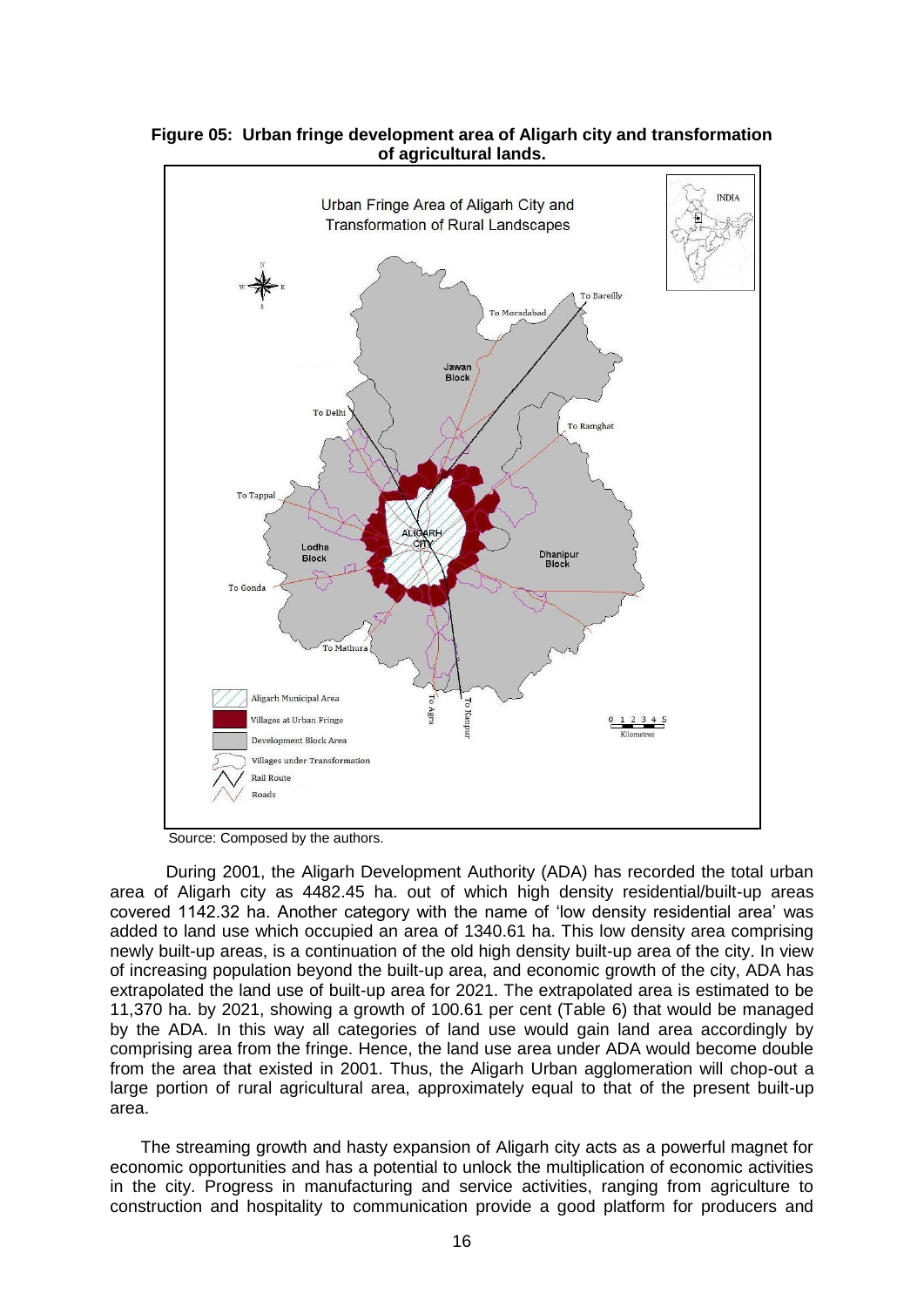consumers. Other growth factors include the development of highways, nearness to the National Capital Region of Delhi in the north, an airport in the south, opening of the Yamuna Expressway and a dedicated freight corridor (construction is in progress) in the west, and proposed Ganga Expressway in the east. Besides, the development of industrial estates and residential colonies along highways are also included in the panorama of urban expansion.

| <b>Land Use Category</b>        | Area          | Per cent |  |  |
|---------------------------------|---------------|----------|--|--|
|                                 | (in hectares) | share    |  |  |
| High density residential area   | 1138.32       |          |  |  |
| Medium density residential area | 1908.08       |          |  |  |
| Low density residential area    | 3081.74       |          |  |  |
| Total residential area          | 6128.03       | 53.42    |  |  |
| Commercial                      | 158.92        | 2.26     |  |  |
| Industrial                      | 1077.70       | 9.41     |  |  |
| Administration and offices      | 343.24        | 3.00     |  |  |
| <b>Community services</b>       | 942.95        | 8.20     |  |  |
| (including university)          |               |          |  |  |
| Transportation                  | 1083.66       | 9.45     |  |  |
| (Railway and roadway)           |               |          |  |  |
| Park and open spaces            | 1109.37       | 9.67     |  |  |
| Water bodies/wetlands           | 152.85        | 1.33     |  |  |
| <b>Others</b>                   | 373.76        | 3.26     |  |  |
| Total                           | 11370.48      | 100.00   |  |  |

### **Table 06: Urban land use distribution in Aligarh city (Extrapolations by ADA for the year 2021)**

Source: Master Plan Report 2001-21, Aligarh Development Authority (ADA)

### **Table 07: Sector wise planning of Aligarh city and its rural-urban fringe area as planned by Aligarh Development Authority 2001-21**

| <b>Areas Included in Different Zones</b>                                             | <b>Sector Number</b> |
|--------------------------------------------------------------------------------------|----------------------|
| High density residential area                                                        | <b>SECTOR-1</b>      |
| Area between Kanpur G.T. Road and Mathura Road.                                      | <b>SECTOR-II</b>     |
| Area between Mathura Road and Delhi G.T. Road.                                       | <b>SECTOR-III</b>    |
| Area between Delhi G.T. Road and Bareilly rail route.                                | <b>SECTOR-IV</b>     |
| Area between Bareilly rail route and Kanpur G.T. Road<br>(including Harduaganj town) | <b>SECTOR-V</b>      |

Source: Master Plan 2001-21, ADA, Aligarh

Therefore, in order to minimize the pressure of traffic and for a proper balanced development of the city, the Aligarh Development Authority (ADA) has adopted a sector wise planning in the Master Plan 2001-21. According to this plan, the city and its peripheral areas have been divided into five development zones through which proper access of all community services in respective zone area will be provided to the residents (Table 7). The framework of zoning scheme is based on following characteristics:

- In sector wise zoning of Aligarh city, only general land uses of the Master Planresidential, commercial, industrial, offices, public services, parks and farmlands have been taken into consideration.
- Preparation of a maps indicating main land use activities considering zoning regulations.
- Including new ancillary/incidental activities of the area for sustainable development.
- Ensuring regulatory steps regarding the construction of houses, commercial and other areas by devising proper methods to be incorporated in the plans.
- Simplifying the complexities in traditional zoning regulations and making zoning friendlier.
- Zoning includes flexibility in land use according to time and situation of sector wise plan.
- Enhancing the operational and economic workout, so that the basic plan of land use in respective zone should not be deteriorated.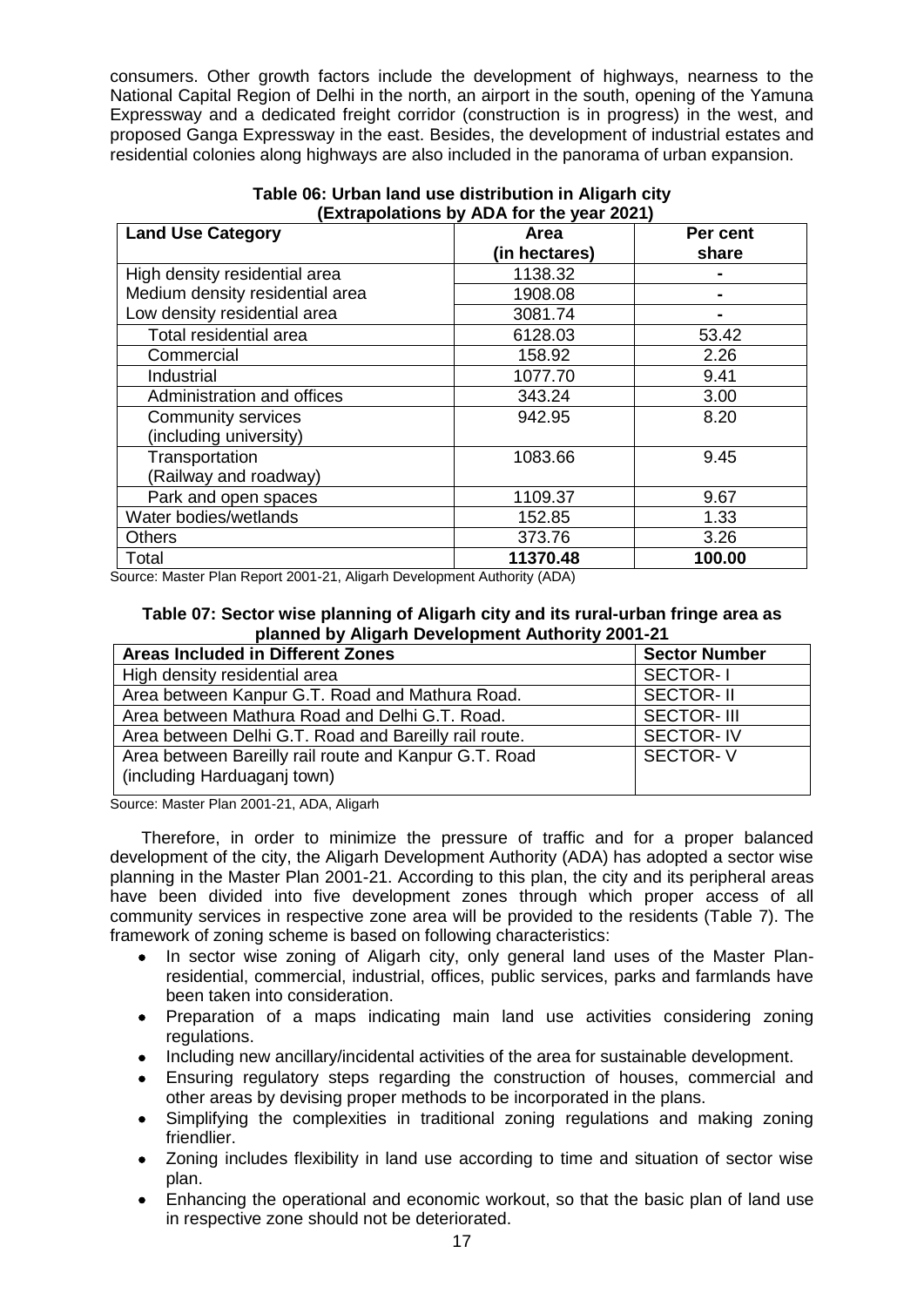- Colonies in which land use is practiced as uncontrolled and illegal will have a regulation option with the regulations of zonal plan/sector plan/layout plans.
- Ensuring the availability of resources for development authorities and taskforces so that there will be a provision of income generation through realizing taxes.
- Transparent processes will examine and regulate the land utilization in colonies and other assets by a board or a committee constituted by the ADA.

The main land use activities regarding zoning regulations included in the master plan are residential, commercial, industrial, offices, public services, parks and farmlands. It is necessary to include new ancillary/incidental activities for sustainable development. Ensuring the regulatory steps related with the construction of new houses, commercial buildings and others, so as to simplify the complexities in traditional zoning regulations and to make zoning user friendlier. Operational and economic workouts are also necessary, so that the basic plan of land use in respective zones should not be deteriorated. New residential localities, where land use is practiced as uncontrolled and illegal, will have an option to confirm with regulations of zonal plan/sector plan/layout plan. Land uses must be examined through transparent process and by a board or a committee constituted by the ADA under special task forces. In the urban fringe of Aligarh city socio-economic growth is a continuous phenomenon, therefore, there is need to maintain equilibrium in planning to achieve a sustainable development.

## **Conclusion**

Land is a natural resource which is not only used for agricultural purposes, but also for many other purposes that are of an 'urban' nature. Urban purposes for which land is brought for basic use are: construction of buildings, housing, parks, roads, railways etc. This concept has received much attention. With the rapid increase of urban population and expansion of city areas, the problem has increased manifolds. Like many cities in Asia, Indian cities also experience streaming growth, which acts as a powerful magnet for economic opportunities and has a potential to unlock the multiplication of economic activities. The transitional zone of sub-urban systems, rural-urban fringes, follows a process of restructuring the demographic, land use and socio-economic setup of rural areas. The results obtained motivate the physical expressions and patterns of urban expansion which have a general opinion and appear to be divided over the socio-economic and environmental impacts of urban expansion. If the restructuring of urban spaces continues, rural spaces will experience significant changes, and new urban landscapes will suffer more. Relationships between urban and rural landscapes underpin the mosaic of geographical space of the country, which create new research enquiries.

Aligarh city presents an example of a scenario of radical changes in socio-economic and environmental regimes, and too in its rural-urban fringe area. It suggests that smaller cities also require effective urban planning policy for providing better environment to the residents. Demographic indicators of change show that, as the city expands into its fringe areas, there is a need for sector wise zoning to provide urban comfort and easy access to community services. To overcome the risks of associated rapid urbanization, there is also a need of rational policies which should be adaptive, participatory, and effective. Urbanization offers both opportunities as well as difficulties for local municipalities. In other words, planners must adopt the policy of creating spaces where human beings can live with nature in harmony. Planning must be done with reference to sustainable management of natural resources, so that, it can contribute to socio-economic viability of urban and rural areas for ensuring better living, generating employment and ensuring food security.

## **References**

- 1. Adell, G., (1999) *Theories and Models of the Peri-Urban Interface: A Changing Conceptual Landscape*. The Development Planning Unit, London.
- 2. Aligarh Development Authority (ADA). (1991-01 and 2001-21)*Master Plan Reports of Aligarh,* Aligarh, India.
- 3. Anbumozhi, V., (2007) *Eco-Industrial Clusters in Urban-Rural Fringe Areas - A Strategic Approach for Integrated Environmental and Economic Planning*, Business and the Environment Research Project, Kansai Research Center, Hyogo, Japan.